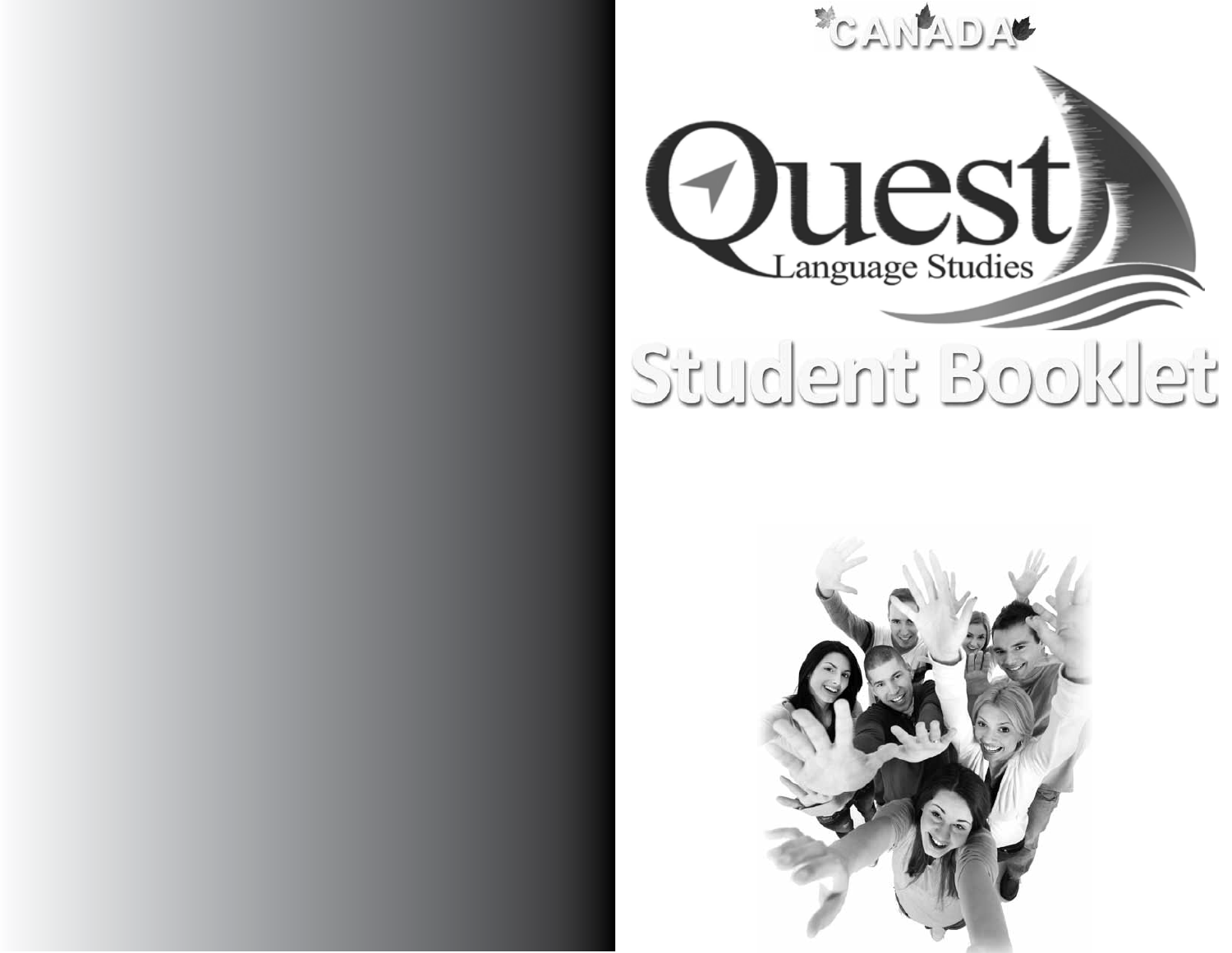# Academics



### **Welcome To Quest**

During the time of your studies at QUEST we will do our very best to serve, teach and help you to the best of our abilities. We are always at your disposal for any assistance that you may require.

#### **Placement and Orientation**

On your first day, both your oral and grammar skills will be tested and you will be placed in one of our 11 levels for both oral and grammar. Testing will also help determine if you can enter programs such as TOEFL or Business English that have entry requirements. Testing is composed of:

- A three part computer based test. Passing each section allows you to continue.
- An oral test with an instructor. You will be provided a topic for discussion prior to your interview and asked general questions to assess your level of English.

After testing you will have your orientation session where an instructor or staff member will go over the student booklet with you and provide you with detailed explanations. Orientation is also an important opportunity for you to ask questions and report any issues that you may have with your course or accommodation.

#### **Changing Levels / Program**

Testing for placement is not perfect and some students may advance more quickly than others. As such, if you feel your level is not appropriate, you may request to change your level by filling out a "Class Change" form by going to the Student Area on our website. We will do our best to assist you but please remember that your request depends on a number of factors, including: your level of English, class /program availability and most importantly your progress evaluation - see "Testing and Progress Evaluations" for details.

Similarly, you may decide to change your program (for example from General English to TOEFL Preparation or from part-time to full-time). There is an administrative charge for all program changes - consult Quest's fee sheet.

#### **Materials**

On your second day of classes, you will receive your textbooks. If you have not already paid for your textbooks, you will be required to pay when you pick them up. Please consult our fee sheet or your invoice for material fees.

When you change classes or move to a higher level you may need to purchase new textbooks.

#### **Testing and Progress Evaluations**

Feedback and review are critical to learning effectively and to your progress. For this reason there is a weekly written review test every Monday and a monthly oral test.

All your test scores along with your attendance and your performance by skill area (Oral, Reading, Writing, Participation) are continuously tracked and recorded in your web based progress evaluations. Progress evaluations are updated weekly and issued every 4 weeks (so if you study 3 months you get 3 evaluations) or at the end of your studies if shorter than 4 weeks.

Based on your overall evaluation and maintaining average test scores of 75%, you can move to the next level of study (11 levels in total) every 4 to 5 weeks. You can view your evaluations by logging into the Quest Student Area (http://studyquest.net/student) using your full name and student ID number. Do not reveal your student ID to other students.

# A cademi

#### **Student IDs and Pictures**

Pictures for student IDs are taken on your first day of school. The IDs will be available for pickup at reception on Tuesday. You can use your student ID as proof of your student status to get an International Student ID card. You can also get discounts with your ID from a number of restaurants near the school - ask at reception.

#### **Certificates - Successful Completion**

All students who have successfully completed their course (80 percent attendance required) will receive a certificate on their last day of class stating course and duration of studies, level attained and (if applicable) distinctions.

#### **Program Evaluation and Quality**

In order to ensure you are happy with your program, we regularly conduct course and accommodation evaluations on the last Friday of every month. The evaluations are handed out by your instructor in class and your instructor then leaves the room giving you time to complete the evaluations. You may complete the evaluations anonymously if you wish. We encourage you to write comments (good or bad) as they better assist us in improving our programs and services.

#### **Vacation Time**

To take a vacation from your classes please go to the Student Area on the website to submit a Vacation Request Form. Generally, your vacation request cannot exceed 20% of your total program length and is subject to approval and space availability for your restart date. If you take an authorized break from classes there you will not be compensated in any way and your absence may be reported to CIC. Vacation requests that violate the terms and conditions of your visa will be denied.

#### **Academic Counselling**

**General Academic Counselling** for school related matters or for general information on pursuing higher studies in Canada is provided free of charge.

**Specialized Academic Counseling** with detailed information and advice on availability, program /school selections, application criteria and procedures is provided on a fee basis.

#### **Workshops**

Periods 3 and 4 are composed of elective workshops which change weekly by topic and level. New workshops are posted every week.

If your program allows for workshops, you must make your workshop selection(s) each week. As a new student you will make your first selection(s) on Tuesday morning, prior to starting class. Thereafter, you can make your selection(s) starting every Thursday, 6:00 pm onwards. Space is limited, so the sooner you do it, the more choice you will have. You select workshops through the "Workshops" link at www.studyquest.net/student.

#### **Course Changes**

At Quest we try to be as flexible as possible to accommodate student needs. Student may their course type, duration and intensity subject to the Fee and Refund Policy.

Any type of course change except for extensions is subject to a \$50 administrative charge. Changing course type and extensions are also subject to any resulting increase in fees per our fee schedule.

Any refunds resulting from course reductions are subject to the Fee and Refund Policy. The unused portion of the course will be used to calculate the percentage of refund applicable.

Students may reduce their course intensity and proportionally extend their course duration subject to a \$50 charge and space / program availability.

In all cases, students must ensure that any changes to their course does not violate the terms and conditions of their visas.

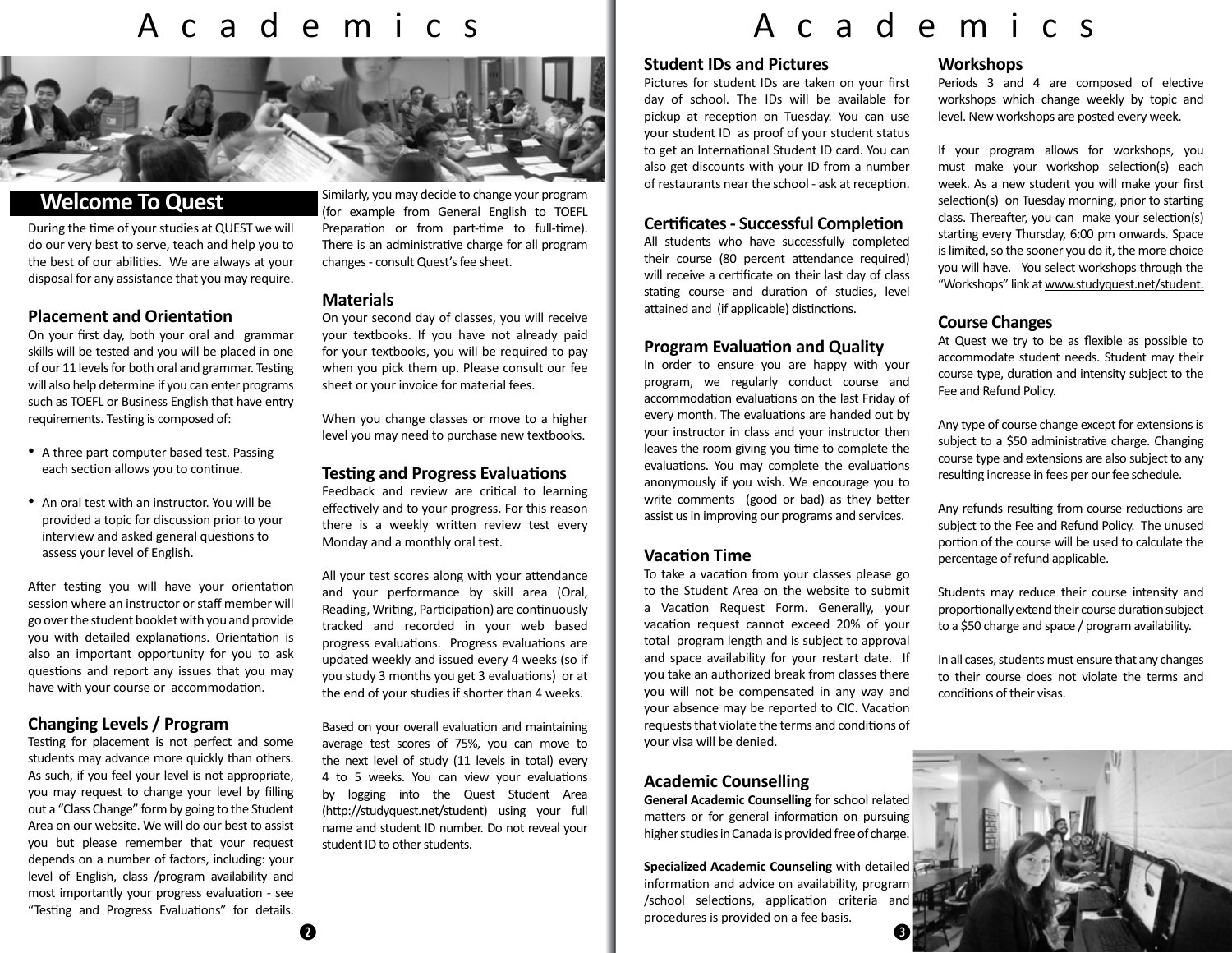# **Attendance Academic Policies / Guidelines**

To maintain your space in a class and to receive a certificate upon completion of your studies you are required to attend a minimum of 80% of your classes. If you fail to do so you may be expelled from the program (in accordance with the fee and refund policy) or loose your seating and have to wait to restart your classes. Exceptions, such as illness (proof, such as a doctor's note may be required), are allowed.

#### **On-Time**

When you are late you not only hurt yourself but you also disrupt your fellow classmates. As such, students who are more than 10 minutes late for the start of the 9:00 am period may be denied entry to the class until the next break. For all other periods you may be denied entry if you are late 5 minutes or more. Any student who is consistently late for class may be denied access no matter how late.

#### **English Only Rule**

When you don't speak English at school not only do you deny yourself an important opportunity to improve your language skills but you also put a barrier between yourself and other students who do not speak your native language.

The English Only Rule is posted on the wall in all classrooms and in the common areas and explained fully at orientation. Please make sure you fully understand the rule - it is your responsibility. We take the rule seriously and enforce it strictly.

#### **Academic Dishonesty**

Cheating is the attempted or unauthorized use of materials, information, notes, study aids, devices or communication during an academic exercise. Examples include:

- Copying from another student during a test or allowing another to copy your work.
- Unauthorized collaborating on a take home assignments
- Using unauthorized notes during a test.
- Taking an test for another student.
- Asking or allowing another student to take a test for you.
- Preparing answers or notes before a test.

• Allowing others to research and write assigned papers for you.

Plagiarism is the act of presenting another person's ideas, research or writing as your own. This includes, but is not limited to:

- Copying another person's actual words without the use of quotation marks and footnotes.
- Presenting another person's ideas in your own words without acknowledging them.
- Failure to acknowledge collaborators on assignments.
- Purchase and submission of papers from internet vendor sites and other sources.

Cheating and plagiarism undermine your outcomes and detract from that of others and are not tolerated at Quest. Repeat offenders may be expelled from the school.

#### **Student Rights and Responsibilities**

#### **Students have the right to:**

- an educational environment that is safe, secure and conducive to learning, free of discrimination, harassment, indignity or injury.
- the protection of their privacy according to school policy and existing privacy legislation.
- reasonable and legitimate access to school policies and procedures.
- due process and procedural fairness in any investigation of alleged improper student conduct or alleged violations of school policy.
- • freedom of inquiry, expression, belief, political association and assembly, provided that they are lawful, and do not interfere with the rights of others or with the effective operation of the school or violate school policy.
- • reasonable and legitimate access to school buildings and facilities.
- • timely and accurate information about the content and requirements of their programs.
- the reasonable availability of their instructors for assistance outside of class periods
- • reasonable and supervised access to their official student records as contained in their student file.
- • request an impartial review of any grade.

#### **Students have a responsibility to:**

• exercise their rights and freedoms with respect for the rights of others, and be accountable for their words and actions whether acting individually or as a member of a group.

- • familiarize themselves with and abide by all relevant school policies and guidelines
- • comply with the policies of any organization where the student is involved in a work placement, site visit or practicum.
- respect the rules, property and values of their accommodation providers.
- • respect the property of others, including the school's buildings and facilities.
- abide by the Code of Student Conduct which requires that they conduct themselves honestly in their academic work and responsibly in their non-academic behaviour.
- comply with all course requirements.
- • adhere to class attendance polices and notify instructors in a timely manner of absences.
- • participate in class activities, as instructed.
- respect the instructor's right to manage the classroom and to set reasonable norms for acceptable behaviour.

#### **Intellectual Property** (IP)

Intellectual property (IP) refers to creations of the mind: inventions, literary and artistic works, and symbols, names, images, and designs used in commerce.

Quest respects the intellectual property rights of others and endeavors to comply with all applicable laws regarding intellectual property. IP is divided into two categories:

- 1. Industrial property, which includes inventions (patents), trademarks, industrial designs, and geographic indications of source.
- 2. Copyright, which includes literary and artistic works such as novels, textbooks, poems and plays, films, musical works, artistic works such as drawings, paintings, photographs and sculptures, and architectural designs. Rights related to copyright include those of performing artists in their performances, producers of phonograms in their recordings, and those of broadcasters in their radio and television programs.

Copyright IP is the most relevant to Quest students and staff. Most uses (copying, rebroadcasting, etc.) Of copyrighted materials require written permission and or a fee. It should never be assumed that because something is found on the internet it is free to use nor does simple attribution make it free to use. Diligence in checking copyright should always be practiced when using or referring to the works of others be they ideas, artistic works, tangible (books, magazines, etc.) or intangibles (music, electronic media, etc.).

# **Health and Safety**

#### **Health - Think Ahead**

Your health and safety are paramount. Foreign students, who do not have immigrant or citizen status in Canada are not eligible for free health care and must pay for all services and expenses. A medical emergency, sudden illness or accident while studying in Canada could be disastrous. Without adequate coverage, the medical expenses could cause you and your family great distress.

#### **While studying at Quest, you are required to have**

**health insurance** - proof required. If you do not, you must arrange for it immediately. If you wish, Quest can arrange your health insurance. The cost is about \$2.00 / day. Please ask at reception.

If you need to see a doctor and need assistance, please ask at reception. We can provide you with a list of nearby clinics or doctors who speak your native language.

### **Safety - Be Secure**

Toronto has been consistently ranked as one of the safest cities in the world. But being aware and taking precautions is always important. Here are some important tips:

- Project an image of confidence and sureness.
- Be aware of your surroundings.
- Never leave your belongings unattended.
- Don't draw unnecessary attention to yourself or your belonging - don't wave your phone, tablets or wallet around.
- Do not carry large amounts of cash Use travellers cheques or major credit cards.
- Keep receipts for all purchases.
- Trust your instincts. If you feel unsafe, keep moving.
- Avoid meeting strangers in unknown and isolated places.
- Photocopy all important travel documents such as your passport and airline tickets.
- Above all, use common sense and be safe.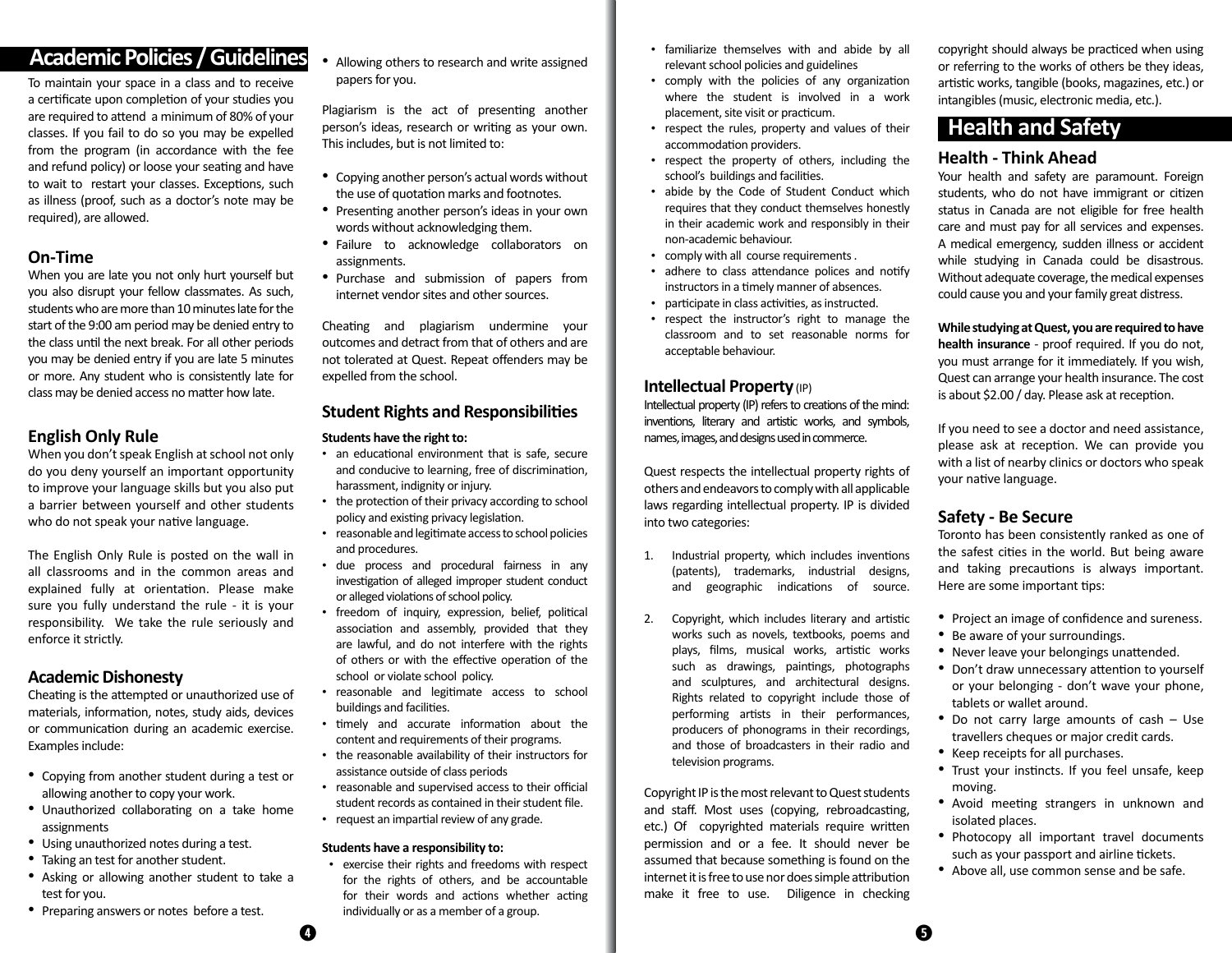# Student Life

# **General Policies**

#### **General Code of Conduct**

Trust, respect and sensitivity to others, their values and property make for a harmonious environment.

All students at Quest are expected to conduct themselves properly, follow all school policies and guidelines and at all times be respectful to teachers, staff, fellow students, host families/ residence staff (as applicable) and the property of the school and that of their accommodation providers. Foul language, harassment, discrimination, disrespect, racism, disregard of rules and those in authority will not be tolerated.

Students will be held financially and legally responsible for any damage/harm caused by them, through intention or negligence, to properties or persons.

The age of majority in the Province of Ontario is 19. No one under the age of 19 is allowed to purchase or consume tobacco or alcohol.

Keep in mind that we are an international school in the most ethnically diverse city in the world. So while you may not agree with everyone be mindful and respectful of the customs and habits of others .

Violation of the code of conduct can result in penalties including your expulsion from the school and program in accordance with the Fee and Refund policy.

#### **Privacy Policy**

Quest is committed to protecting privacy, and recognizes the significance of maintaining confidentiality, accuracy and security of personal information. Our privacy policy outlines, among other things, the type of personal information that is subject to collection, how the information is maintained, and instances when the disclosure of personal information is permissible. To view the policy, please go to: www.studyquest.net/policies or ask for a copy at reception.

#### **General Problems/Questions**

We are all here to help you in any way we can. If you have any problems or questions or just need

information on something, whether personal or related to your studies or visa, please feel free to talk to someone in the office or your teacher at any time. You may also file a problem report online - go to www.studyquest.net/student and click on the "Problem Resolution" link.

**Problem Resolution Policy**

Please see top of page 9.

#### **Fee and Refund Policy**

| <b>Tuition Refund</b> (allow 2 to 4 weeks for processing)<br>All bank charges are deducted from refunds. |                           |  |  |  |
|----------------------------------------------------------------------------------------------------------|---------------------------|--|--|--|
| % Refunded<br>% of Program Completed                                                                     |                           |  |  |  |
| 0%                                                                                                       | 100%<br>except<br>deposit |  |  |  |
| up to 10%                                                                                                | 50%                       |  |  |  |
| 11 to 30%                                                                                                | 30%                       |  |  |  |
| 0%<br>30 % or more                                                                                       |                           |  |  |  |
| Eggs referred to as deposit administration                                                               |                           |  |  |  |

Fees referred to as deposit, administration, placement, registration, materials and other are non-refundable.

#### **Accommodation Refund:**

An advance cancellation notification of 4 full weeks is required to obtain a refund of unused accommodation fees.

**Visa Refusal:** Should students fail to obtain a Canadian visa they will receive a complete refund minus a \$300 administration fee and associated bank charges. Students must first provide a copy of the letter of rejection from the Canadian embassy / consulate.

**Withdrawal:** To withdraw from a program at Quest you must make a request in writing stating your reasons. You must demonstrate that your continued stay in Canada is lawful or that you are leaving the country. Quest may be required to report your withdrawal to CIC under the ISP. Any applicable refunds on withdrawal will be based on the Fees and Refund Policy.

**Dismissal**: Students may be dismissed from the school for violating school policies, codes and guidelines outlined in the student handbook and in the policies section on our website www.studyquest.net/policies. Dismissals will always be administered in accordance with the Fees and Refund Policy.

# Contact

# **School Contacts and Problem Resolution**

Every Quest staff member is here to assist you and to ensure your satisfaction. While you may speak to any staff member or instructor for general assistance, there are specialized staff members for the following areas:

- General Academic Issues: Your teacher or the Program Director
- • Higher Academics / Pathway Program: Curriculum Manager
- Accommodation Issues: Student Services Coordinator
- • Visa Issues change / extensions: Registrar
- Activity bookings and information: Student Services Coordinator
- Administrative/Counselling Issues: Administrative Director
- • Major Unresolved Issues: Managing Director

If you have a problem that remains unresolved and you are not satisfied with the discussions you have had with the staff member who has been helping you, we encourage you to bring the problem to the attention of the school Director using the website link below. The Director and / or Assistant Director will meet with you personally to assess the problem. If you wish, you may ask a fellow student / friend to attend the meeting with you. If this meeting does not resolve your problem you may request another meeting with an unbiased, outside arbitrator at Quest's expense and or contact Languages Canada\*. All decisions are subject to applicable laws, school policies and guidelines at the time the decision was taken.

> **Problems? Go On-line:** www.studyquest.net/student, click on Problems link on page, complete and send form.

#### **Non-School Related Problems**

We understand that adjusting to life in a new country can be difficult. If you have any questions or concerns, let us know and we'll do our best to help you adjust and get the most from your experience.

\* Languages Canada is the accrediting body for language programs in Canada. As a condition of our membership, Quest is committed to the code of ethics established by Languages Canada. Languages Canada can be contacted at info@languagescanada.ca.

### **Emergency Contacts**

- • Quest Emergency Number After hours and weekend: 416-962-2272 dial 3 when the messaging system comes on. Your call will be automatically forwarded to the first available staff member.
- Police Non- Emergency such as theft: 416-808-2222
	- Real Emergency: Accident, fire, medical, etc. 911. When calling 911 remain calm and speak clearly. Identify which emergency service you require (police, fire, or ambulance) and be prepared to provide the following information:

A description of what is happening, the location, your name, address and telephone number and additional information if requested.

### **Student Area**

The student area provides you with one central location from which you can:

- View your progress evaluations<br>• Make activity bookings
- Make activity bookings
- Make your weekly workshop selections
- File a problem report for unresolved issues<br>• Request vacation time from your studies
- Request vacation time from your studies
- Request a class, course or level change<br>• View this booklet on-line
- View this booklet on-line
- View policies (privacy, refund, etc.)

### **Student Area**

**www.studyquest.net/student user: your first name last name (eg. Anne Kwon) password: your student id number**

 $\boldsymbol{a}$ 

0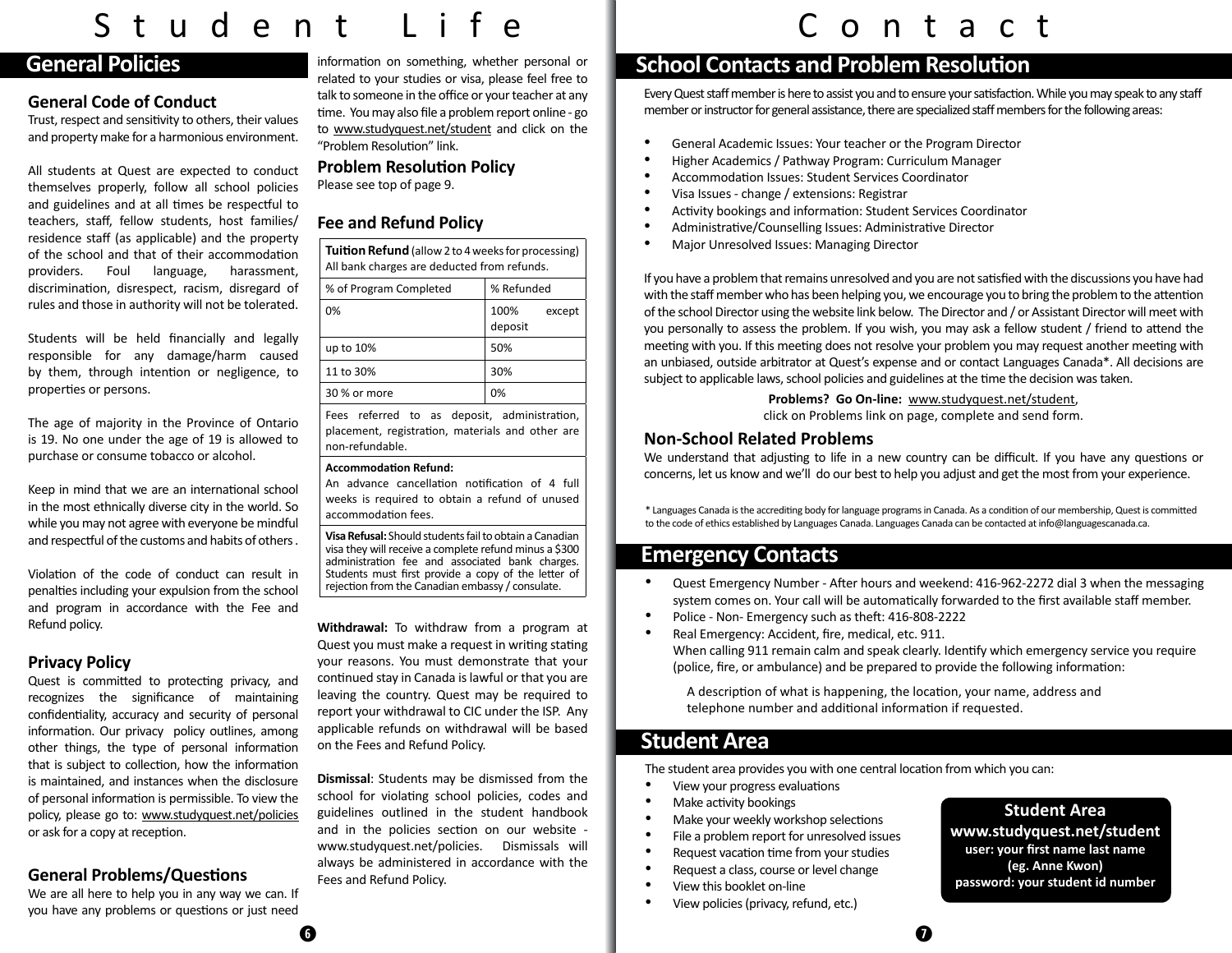|                             | <b>Program Timetable</b> - Topics by Period                                                                                                                                                                      |                                                                   |                                                              |  |                                              |                                                                    |                                                                                   |                                                                                                           |
|-----------------------------|------------------------------------------------------------------------------------------------------------------------------------------------------------------------------------------------------------------|-------------------------------------------------------------------|--------------------------------------------------------------|--|----------------------------------------------|--------------------------------------------------------------------|-----------------------------------------------------------------------------------|-----------------------------------------------------------------------------------------------------------|
|                             | Core English<br>Level: 1 1                                                                                                                                                                                       | Focus on Communication (FOC)<br>Level: $1^$                       | <b>International Business</b><br>Communication<br>Level: 6 1 |  | <b>ELT Programs</b><br>Level: 9 1            | <b>Exam Power Preparation</b><br><b>TOEFL, IELTS</b><br>Level: 7 1 | Academic Pathway<br>Program<br>Level: 7 1                                         | Focussed Courses Level: 7 1<br>In periods 3 and 4 only                                                    |
| Period 1<br>9:00 to 10:00   | <b>Grammar Foundation</b><br>• Language Structure,<br>Tenses, etc.                                                                                                                                               |                                                                   | $\blacktriangleright$ Language of<br><b>Business</b>         |  | $\blacktriangleright$ Theory                 | $\triangleright$ Reading Skills                                    | $\triangleright$ Academic Reading                                                 |                                                                                                           |
| Break - 15 min.             |                                                                                                                                                                                                                  |                                                                   |                                                              |  |                                              |                                                                    |                                                                                   | Focussed<br>courses are                                                                                   |
| Period 2A<br>10:15 to 11:15 | <b>Oral Communication</b><br>Reading, Listening,<br>Pronunciation                                                                                                                                                | <b>Oral Communication</b><br>Reading, Listening,<br>Pronunciation | $\blacktriangleright$ Business Situations:<br>Case Studies   |  | • Methodology                                | $\blacktriangleright$ Listening Skills                             | $\triangleright$ Research and<br>Discussion                                       | periods<br>offered only in<br>3 and 4. They must be<br>either with<br>combined<br>a Primary<br>Program or |
| Break - 5 min.              |                                                                                                                                                                                                                  |                                                                   |                                                              |  |                                              |                                                                    |                                                                                   | period 5.                                                                                                 |
| Period 2B<br>11:20 to 12:15 | Oral Communication<br>Skill Development                                                                                                                                                                          | Oral Communication<br>Skill Development                           | Business Situations:<br>In Practice                          |  | $\blacktriangleright$ English<br>Foundations | $\blacktriangleright$ Writing Skills                               | ▶ Short Report Writing                                                            |                                                                                                           |
| Break - 45 min.             |                                                                                                                                                                                                                  |                                                                   |                                                              |  |                                              | On Fridays classes end at 12:15.                                   |                                                                                   | <b>Focussed Courses 2.5 Hours</b>                                                                         |
| Period 3<br>1:00 to 2:15    | Workshops   Level: 2 1<br>See Elective Workshops Page 9                                                                                                                                                          | FOC Workshops I Level: 2 1<br>See Elective Workshops Page 9       | Business Workshop<br>or<br>Focussed Course                   |  | Skills Development                           | $\blacktriangleright$ Speaking Skills                              | $\triangleright$ Academic Essay<br>Writing and using<br><b>MLA Citation Style</b> | Academic Writing<br>TOEFL, IELTS, Cambridge                                                               |
| Break - 15 min.             |                                                                                                                                                                                                                  |                                                                   |                                                              |  |                                              |                                                                    |                                                                                   |                                                                                                           |
| Period 4<br>2:30 to 3:45    | Workshops II Level: 2 1<br>See Elective Workshops Page 9                                                                                                                                                         | FOC Workshops II Level: 2 1<br>See Elective Workshops Page 9      | Business Workshop<br>or<br>Focussed Course                   |  | $\blacktriangleright$ Teaching<br>Techniques | Real time simulated<br>test drills                                 | $\triangleright$ Academic Essay<br>Writing and using<br><b>MLA Citation Style</b> | Hospitality English<br>TOEIC Preparation                                                                  |
| Break - 15 min.             |                                                                                                                                                                                                                  |                                                                   |                                                              |  |                                              |                                                                    |                                                                                   |                                                                                                           |
| Period 5<br>4:00 to 5:00    | Intensive Communication Skills Development<br>Academic Lecture Series: Live and recorded lectures on current affairs.<br>Maximum class size 6. Level 2 h<br>Debate and analysis. Maximum class size 6. Level 7 1 |                                                                   |                                                              |  |                                              | Fridays Only at 13:00<br><b>English in Action Clubs</b>            |                                                                                   |                                                                                                           |
| Options                     | Chat Buddy - up to 5 hours per week. Dates and times arranged with buddy.<br>Guided Self Study: 5 to 10 hours per week. 1 to 2 hours daily.                                                                      |                                                                   |                                                              |  | Regular classes end at<br>12:15              |                                                                    |                                                                                   |                                                                                                           |

| <b>Period Options</b>                          | <b>Program Options</b>                                                                                                      | If you are considering pursuing higher education in Can<br>programs require a minimum APP exit test score of 74-8 |                                                                            |              |                   |
|------------------------------------------------|-----------------------------------------------------------------------------------------------------------------------------|-------------------------------------------------------------------------------------------------------------------|----------------------------------------------------------------------------|--------------|-------------------|
| Options for Light 15 hours per week            |                                                                                                                             |                                                                                                                   | entry. Some programs may require higher scores.                            |              |                   |
| Period 1 and 2                                 | Core English, Exam Preparation and Business English                                                                         | <b>TOEIC</b>                                                                                                      | <b>TOEFLIBT</b>                                                            | <b>IELTS</b> | CEFR <sup>1</sup> |
| Period 2 and 3                                 | Focus on Communication                                                                                                      | $0 - 250$                                                                                                         | $0 - 8$                                                                    | $0 - 1$      | A1                |
| Period 3, 4 and 5 plus English in Action Clubs | Workshops or Focussed Courses plus English in Action                                                                        |                                                                                                                   | $9 - 18$                                                                   | $1 - 1.5$    | A1                |
| <b>Options for Minor</b>                       | 20 hours per week                                                                                                           | $255 - 400$                                                                                                       | $19 - 29$                                                                  | $2 - 2.5$    | $A1 - A2$         |
| Periods 1 to 3                                 | Core English, Exam Preparation and Business English                                                                         |                                                                                                                   | $30 - 40$                                                                  | $3 - 3.5$    | $A2-B1$           |
| Periods 2 to 4                                 | Focus on Communication                                                                                                      | $405 - 600$                                                                                                       | $41 - 52$                                                                  | 4            | <b>B1</b>         |
|                                                |                                                                                                                             |                                                                                                                   | $53 - 64$                                                                  | $4.5 - 5$    | $B1-B2$           |
| Options for Major 25 hours per week            |                                                                                                                             |                                                                                                                   | $65 - 78$                                                                  | $5.5 - 6$    | B2                |
| Periods 1 to 4                                 | Core English, International Business Communication, ELT-TESOL,<br>CPP Programs, Academic Pathway and Exam Power Preparation | $605 - 780$                                                                                                       | 79-95                                                                      | $6.5 - 7$    | C1                |
| Periods 2 to 5 for Focus on Communication      | Focus on Communication                                                                                                      | 785 - 990                                                                                                         | $96 - 120$                                                                 | $7.5 - 9$    | C <sub>2</sub>    |
| <b>Options for Master</b>                      | 30 hours per week                                                                                                           | 990                                                                                                               | 120                                                                        | 9            | $C2$ (CPE)        |
|                                                |                                                                                                                             |                                                                                                                   | <sup>1</sup> CEFR: Common European Framework   <sup>2</sup> APP: Quest's / |              |                   |
| Periods 1 to 5                                 | Core English, International Business Communication, Exam<br>Power Preparation, and Academic Pathway                         |                                                                                                                   |                                                                            |              |                   |
|                                                |                                                                                                                             |                                                                                                                   |                                                                            |              | 9                 |

| ternational Business<br>Communication<br>Level: 6 1 | <b>ELT Programs</b><br>Level: $9$ $\uparrow$                                                                                    | <b>Exam Power Preparation</b><br><b>TOEFL, IELTS</b><br>Level: 7 1 | Academic Pathway<br>Program<br>Level: 7 1                                              | Focussed Courses Level: 7 1<br>In periods 3 and 4 only                                                                                      |
|-----------------------------------------------------|---------------------------------------------------------------------------------------------------------------------------------|--------------------------------------------------------------------|----------------------------------------------------------------------------------------|---------------------------------------------------------------------------------------------------------------------------------------------|
| Language of<br><b>Business</b>                      | $\blacktriangleright$ Theory                                                                                                    | $\triangleright$ Reading Skills                                    | <b>Academic Reading</b><br>ь                                                           |                                                                                                                                             |
| <b>Business Situations:</b><br>Case Studies         | Methodology<br>ь                                                                                                                | $\blacktriangleright$ Listening Skills                             | Research and<br>ь<br>Discussion                                                        | Focussed<br>courses<br>are<br>offered only in periods<br>3 and 4. They must be<br>combined either with<br>a Primary Program or<br>period 5. |
| <b>Business Situations:</b><br>In Practice          | English<br>ы<br>Foundations                                                                                                     | <b>Writing Skills</b>                                              | ▶ Short Report Writing                                                                 |                                                                                                                                             |
|                                                     |                                                                                                                                 | On Fridays classes end at 12:15.                                   |                                                                                        | <b>Focussed Courses 2.5 Hours</b>                                                                                                           |
| <b>Business Workshop</b><br><b>Focussed Course</b>  | Skills Development<br>ь                                                                                                         | <b>Speaking Skills</b><br>×.                                       | $\blacktriangleright$ Academic Essay<br>Writing and using<br><b>MLA Citation Style</b> | Academic Writing<br>TOEFL, IELTS, Cambridge                                                                                                 |
|                                                     |                                                                                                                                 |                                                                    |                                                                                        |                                                                                                                                             |
| <b>Business Workshop</b><br><b>Focussed Course</b>  | Teaching<br>ь<br>Techniques                                                                                                     | Real time simulated<br>test drills                                 | $\blacktriangleright$ Academic Essay<br>Writing and using<br><b>MLA Citation Style</b> | $\blacktriangleright$ Hospitality English<br>TOEIC Preparation                                                                              |
|                                                     |                                                                                                                                 |                                                                    |                                                                                        |                                                                                                                                             |
|                                                     | Academic Lecture Series: Live and recorded lectures on current affairs.<br>Debate and analysis. Maximum class size 6. Level 7 1 | Fridays Only at 13:00<br><b>English in Action Clubs</b>            |                                                                                        |                                                                                                                                             |
| buddy.                                              | Guided Self Study: 5 to 10 hours per week. 1 to 2 hours daily.                                                                  | Regular classes end at<br>12:15                                    |                                                                                        |                                                                                                                                             |

### **Hours of Study and Program Options Quest Equivalency Table - Compare Quest Levels**

If you are considering pursuing higher education in Canada (college or university) the majority of programs require a minimum APP exit test score of 74-87 or its equivalent (see red row below) for entry. Some programs may require higher scores.

| <b>TOEIC</b>                                                                                      | <b>TOEFLIBT</b> | <b>IELTS</b>   | CEFF <sup>1</sup> | Quest Level             | $APP2$ Exit Test |
|---------------------------------------------------------------------------------------------------|-----------------|----------------|-------------------|-------------------------|------------------|
|                                                                                                   | $0 - 8$         | $0 - 1$        | A1                | Level 1 - Beginner 1    | $0 - 3$          |
| $0 - 250$                                                                                         | $9 - 18$        | $1 - 1.5$      | A1                | 2 - Beginner 2          | $4 - 23$         |
|                                                                                                   | $19 - 29$       | $2 - 2.5$      | $A1 - A2$         | 3 - Beginner 3          | $14 - 24$        |
| $255 - 400$                                                                                       | $30 - 40$       | $3 - 3.5$      | $A2-B1$           | 4 - Intermediate 1      | $25 - 35$        |
| $405 - 600$                                                                                       | $41 - 52$       | 4              | <b>B1</b>         | 5 - Intermediate 2      | $36 - 47$        |
|                                                                                                   | $53 - 64$       | $4.5 - 5$      | <b>B1-B2</b>      | 6 Intermediate 3        | 48-59            |
|                                                                                                   | $65 - 78$       | $5.5 - 6$      | <b>B2</b>         | 7 - Intermediate 4      | 60-73            |
| 605 - 780                                                                                         | 79-95           | $6.5 - 7$      | C <sub>1</sub>    | 8, 9 - Advanced 1 & 2   | 74-87            |
| 785 - 990                                                                                         | $96 - 120$      | $7.5 - 9$      | C2                | 10, 11 - Advanced 3 & 4 | 88-100           |
| 990                                                                                               | 120             | $\overline{9}$ | C2 (CPE)          | 11 - Advanced 4         | 100              |
| <sup>1</sup> CEFR: Common European Framework   <sup>2</sup> APP: Quest's Academic Pathway Program |                 |                |                   |                         |                  |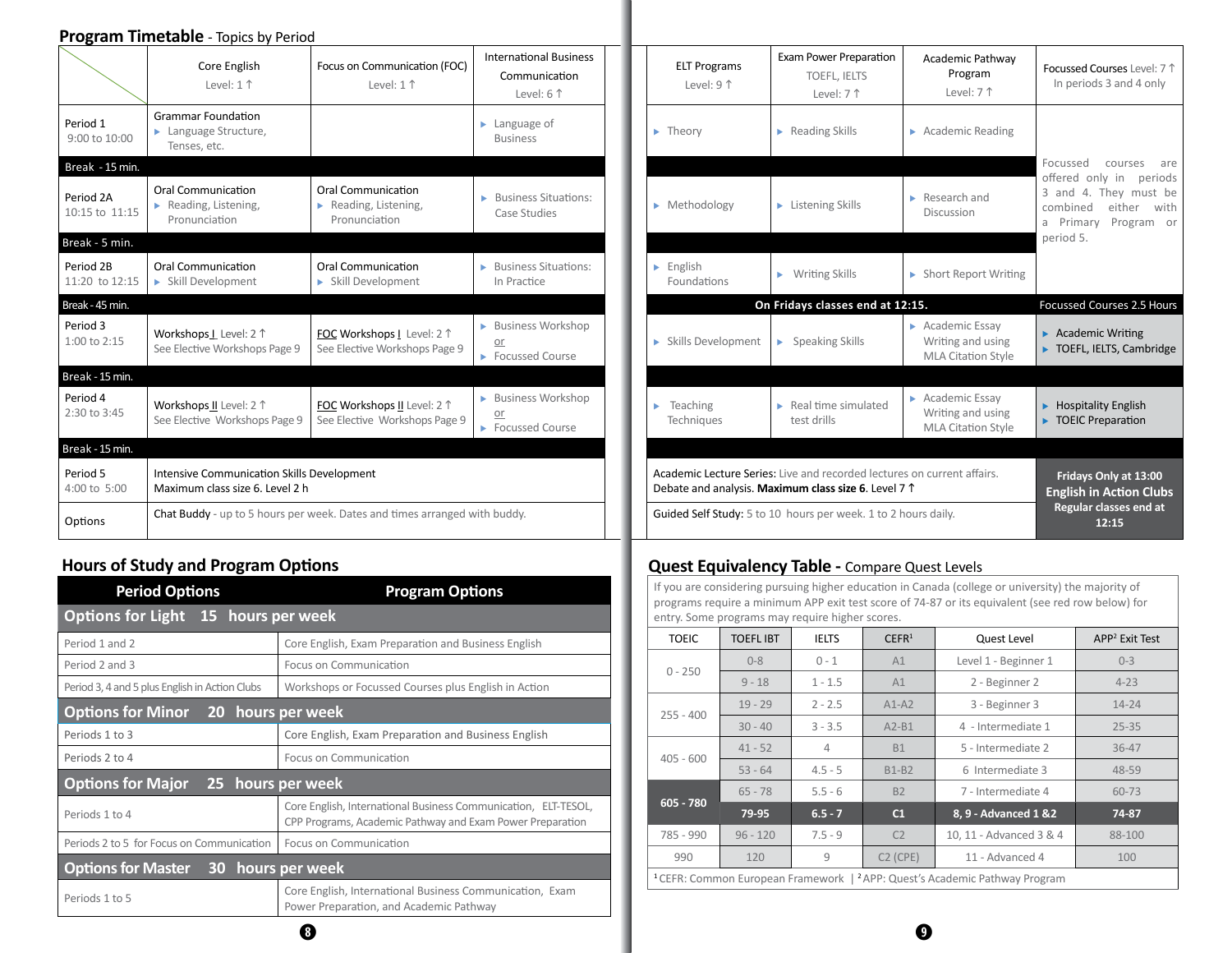# Facilities

### **Your School**

The facilities and equipment at Quest are for your use and benefit. We kindly ask that you take care in their use. Whether through intent or negligence, you can be held responsible for any damages you may cause to the facilities and equipment.

#### **Coffee-Snack Bar**

For your convenience coffee, tea, snacks and cold beverages are available for purchase in the lounge. Please pay at reception for purchases.



#### **Equipment Use**

If you are not sure about using any equipment or software, please ask at reception.

Desktop computers (in lounge and classrooms), computer accessories (headsets, webcams, etc) or any other fixed equipment must NEVER be physically moved or adjusted. If you do so, you may lose all computer access privileges.

Laptops and tablets are primarily for classroom use. You must sign them in and out at reception. They are entirely your responsibility until they have been checked and signed back in at reception. You will be responsible for any damage to laptops and tablets (even accidental) while they are in your possession.

#### **Internet Access**

Internet access / wifi is provided free of charge and is available throughout the building. Check at reception for the wifi access code. Unfortunately, during high traffic periods your personal devices may be temporarily disconnected to ensure system stability. If you encounter any connection problems, let us know.

#### **Printer/Copier Use**

All prints are delivered to the printer behind the reception counter. Reasonable printer use for class work is free. For personal use the charge is 05 cents per page for printing or photocopying. Colour prints are 50 cents per page. If you encounter any problems printing directly, send your prints by email to print@studyquest.net for printing.

#### **Telephone Use**

There is a pay telephone (25 cents) available for your use on the first floor. Please be respectful of the need of others to use the telephone. If you have a problem with the phone please ask at reception. NEVER move or shake the phone - you will be responsible for any damage caused.

#### **General Cleanliness**

Please do not leave garbage or recyclables in the classrooms or in the lounge areas. Always dispose of your garbage in the bins provided. NO FOOD IN CLASSROOMS.

#### **Washrooms**

In order to keep the washrooms clean and in good working order, please note the following:

- NEVER put paper towels in the toilet.
- Put used toilet paper in the toilet not in the garbage cans.
- Do not stuff the toilets with toilet paper. If you use a lot of toilet paper, please do so gradually and flush each time so the toilet does not clog. • NEVER dispose of sanitary napkins in the toilet
- use provided bins.
- Do not splash water at the sinks.
- Report any clogs / problems immediately.

#### **Personal Belongings**

Please do not leave your personal belongings unattended at anytime. Quest is not responsible for any loss or damage to your belongings.

#### **Lockers**

Lockers, located in the basement, are available for free use with a \$5 refundable deposit. If you would like to use one, simply ask at reception for a lock. Lockers are subject to availability. Personal locks are not allowed and will be removed.

# Student Life

### **Activities**

Activities are an important part of student life and an important part of learning and practicing your English skills. Enjoying, practicing and effectively using your language skills outside the classroom is critical to internalizing and enhancing your English. As the saying goes "If you don't use it, you'll lose it."

Also, by enjoying your new environment you are far more likely to be happy and the happier you are the more easily you will learn. So be active and participate in the activities and feel free to make suggestions for new activities.

Activities are announced on the school's PA system twice every week and posted on the activity board located in the first floor lounge at the beginning of every month.

You must sign up for all activities at least one day prior to the activity that you wish to join. There is a limit for certain activities so don't leave it to the last minute. This is especially true for trips such as: Niagara Falls, French Canada or New York.

You can sign up for activities in person at reception or online by selecting Activities in the student area at www.studyquest.net/student. Once you've completed signing up, make payment at reception prior to the activity deadline.

#### **Planning Your Own Activities**

If you need help planning your own activity (renting a car, finding a campsite, train/bus tickets) please ask at reception. We would be happy to help.

### **ID - Identify Yourself**

You must be 19 to drink or smoke in Ontario and proof of age (your passport) is often required to enter bars and clubs and to purchase tobacco. So be sure to take your passport (and keep it safe) when going to our weekly farewell parties.

# Be Social

Join us online and discover - pictures, videos, posts and more.

 $\bigotimes$  www.studyquest.net **to** @studyquest @ info@studyquest.net **g**http://gplus.to/studyquest facebook.com/queststudy **Youtube.com/queststudy** <sup>12</sup><sup>29</sup> Jin-hy est Language Studies Quest Language Studies, Toronto, **B** Like Message  $#$   $*$ Canada ጡ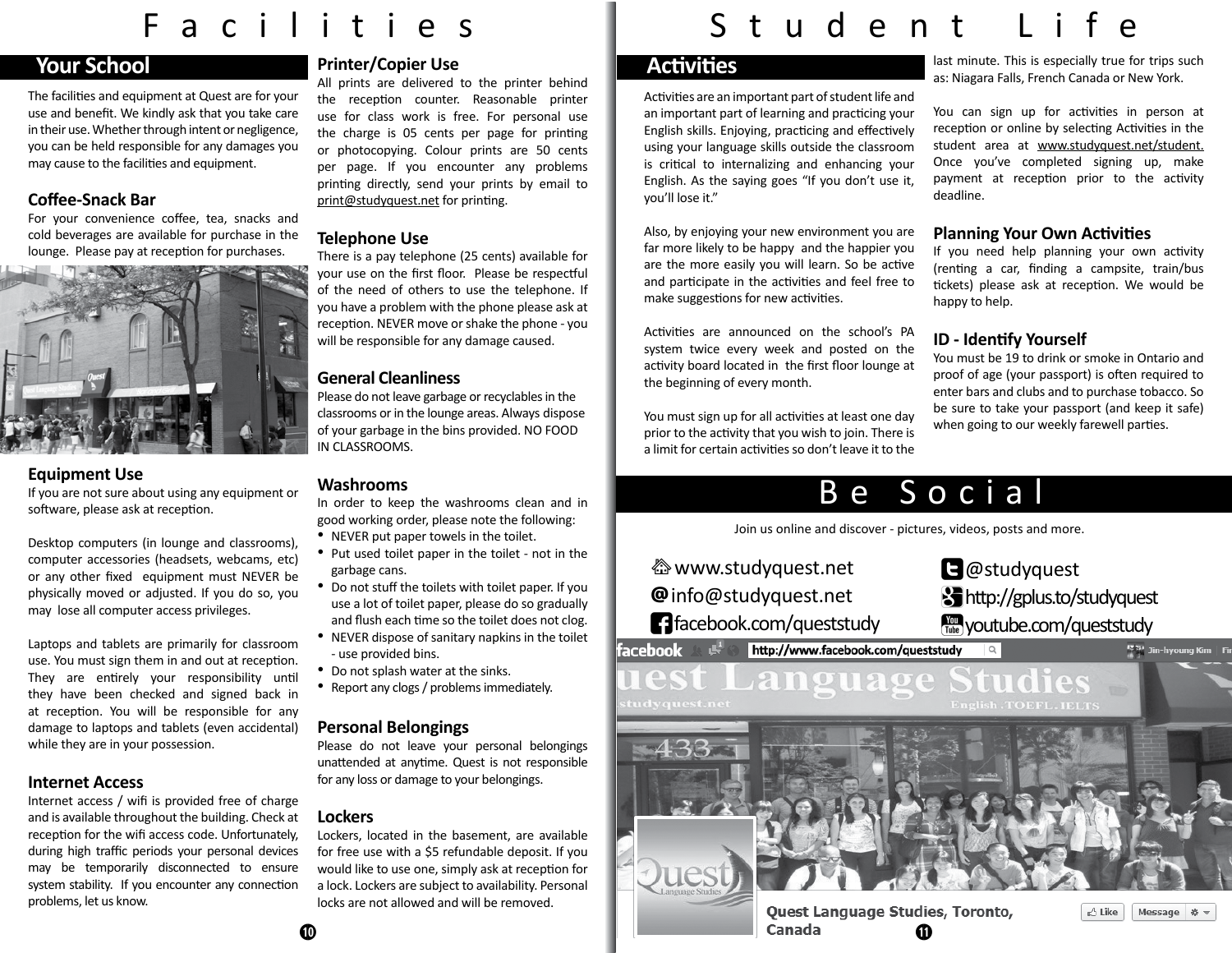# Student Life

## **Student Awards**

Excellence and hard work deserve recognition which is why we are proud to host our Top Student Awards the last Thursday of every month. There are two categories:

- • Top of the Class: Award for top student in each class
- • Student of the Month: Award for the best all around student.

The selection criteria are: overall student progress evaluations, adhering to and promoting the English Only Rule and general participation in student life.



# **Holidays - School Closures**

| Holiday Calendar 2014 to 2016                 |                                                                                  |                                                                                 |                                                                                 |  |  |
|-----------------------------------------------|----------------------------------------------------------------------------------|---------------------------------------------------------------------------------|---------------------------------------------------------------------------------|--|--|
| Holiday                                       | 2014                                                                             | 2015                                                                            | 2016                                                                            |  |  |
| New Years Day                                 | Jan.1                                                                            | Jan.1                                                                           | Jan.1                                                                           |  |  |
| <b>Family Day</b>                             | Feb. 17                                                                          | Feb. 16                                                                         | Feb. 15                                                                         |  |  |
| Easter- Good Friday                           | April 18                                                                         | April 3                                                                         | March 25                                                                        |  |  |
| Staff Development Day                         | April 21+                                                                        | April 6+                                                                        | March 28+                                                                       |  |  |
| Victoria Day                                  | May 19                                                                           | May 18                                                                          | May 23                                                                          |  |  |
| Canada Day                                    | July 1                                                                           | July 1                                                                          | July 1                                                                          |  |  |
| Civic Day                                     | August 4                                                                         | August 3                                                                        | August 1                                                                        |  |  |
| Labour Day                                    | September 1                                                                      | September 7                                                                     | September 5                                                                     |  |  |
| Thanksgiving                                  | October 13                                                                       | October 12                                                                      | October 10                                                                      |  |  |
| <b>Staff Development</b><br>Day               | November 10+                                                                     | November 11+                                                                    | November 11+                                                                    |  |  |
| Christmas / New Year<br>(dates are inclusive) | December 25, 2014 to<br>January 4, 2015*                                         | December 25, 2015 to<br>January 3, 2016*                                        | December 23, 2016 to<br>January 1, 2017*                                        |  |  |
| <b>Notes</b>                                  | *school open but no<br>classes Dec. 29 and 30<br>+ school open but no<br>classes | *school open but no<br>classes Dec. 28 to 30<br>+ school open but no<br>classes | *school open but no<br>classes Dec. 28 to 30<br>+ school open but no<br>classes |  |  |

# Accommodation

# **Homestay Accommodation**

#### **Host Family**

Your host family plays a very important role in your learning experience. They offer the security of a home base where you will live and build on your studies. The host family will welcome and introduce you to the Canadian experience and assist you in fitting into the culture so that you get the most out of your experience.

All kinds of families are involved–and have agreed to provide you with the following:

- Fully furnished and equipped private room: desk, linens towels, etc.
- Private or shared bath—normally shared
- Nutritious meals  $-$  3 meals a day, breakfast, bag lunch and warm dinner
- Accessible by public transport (within 35-50 minutes of QUEST)
- • Clean and comfortable accommodation
- Respect for privacy
- Access to telephone, television, laundry and other household amenities
- English language support
- Introduction into Canadian culture and family life



#### **Your Bedroom**

Your bedroom will be completely private with a door that fully closes. It will contain a bed, desk and a closet or dresser where you may store your clothes. Your bedroom may be located in a basement as this offers more privacy, often bigger rooms, and is very common in Canadian homes. Canadian basements are clean, bright and furnished, just as with any other floor in the home. You are responsible for cleaning your own bedroom. Please do not eat or store food

in your bedroom as this may attract pests and ause unpleasant, lingering odours. You will have access to the common living areas in the house.

#### **The Bathroom**

Most Canadian families share a bathroom. Please take short showers and clean up after yourself.

#### **Laundry**

Laundry is included in the price for homestays. You are responsible for washing your own clothes, unless your host family prefers doing this themselves. Your Host Family will show you how, when and where to use the laundry appliances.

#### **House Guests and Security**

If you wish to invite a guest to visit your homestay, you must request permission from your host family in advance. Guests are not permitted to sleep overnight in homestays.

You should treat your host family's home with the care and respect you would your own. Always ensure doors are locked, turn lights off, don't leave water running, don't clog the toilet, etc. Simply use common sense and all will be well.

#### **Telephone Use**

Please discuss and respect the decisions of your Host Family regarding the use of the telephone. You should only use the telephone for short periods of time. There is no charge for local calls within the Toronto area. You are responsible for the expense of all your long distance calls. You should purchase "calling cards" which are sold throughout the city. You should only receive calls in the Homestay during reasonable waking hours (9:00 A.M. – 10:00 P.M., for example). If you plan on using the phone a lot then you should consider buying yourself a mobile phone.

#### **Internet Access**

Internet access is not a guaranteed part of your homestay. Some host families may allow use of their Internet access for an additional charge. If you are using the homestay's internet, remember to limit your time and be aware of the host family's download restrictions on size and content.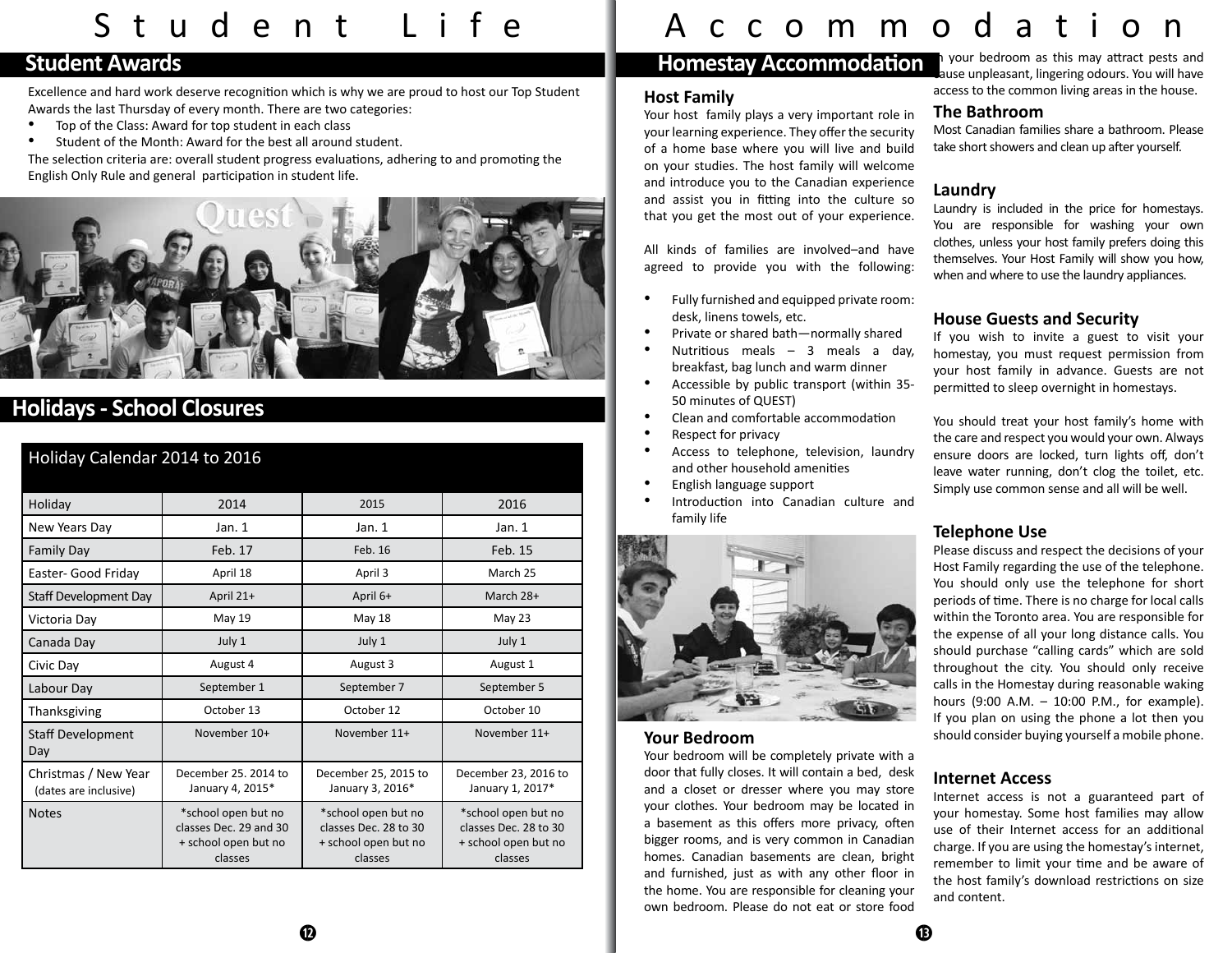# Accommodation

If you download large amounts of data (eg. movies), you may be held responsible for additional internet charges as most host families have limits on their internet accounts for downloads.

#### **Smoking / Alcohol**

In the interests of health, hygiene and fire safety, smoking is not permitted in homestays. You must smoke outdoors only and some families may not allow you to smoke outside on their property.

Alcohol consumption may be restricted (prohibited if you are under 19) and you should consult with your host about what their rules are about alcohol consumption. Excessive consumption is always forbidden.

#### **Communication, Respect and Rules**

You are encouraged to communicate openly with your host family. They understand that it will take some time for you to adjust to a new language, new food, a new family and a new city. They will do their best to make you feel more comfortable.

Please remember that you have the privilege of living in someone else's home. Please be courteous in your interactions. For example, kindly inform your host family as you make plans for day or weekend trips/excursions when you will be away from Homestay meals or be away overnight.

Please respect the privacy and belongings of your host family, and any other International students who may also live in the home.

In addition to all of the above, there may be other rules to abide by, rules which are specific to your homestay. Please discuss such matters with your Host Family.

#### **Homestay Questions or Concerns**

Please speak to the Accommodations Coordinator if you have any questions which your host family cannot answer. Please report any difficulty that arises between you and your host family as soon as possible. You may speak to the Student Services Coordinator at reception or to the Accommodations Coordinator at anytime. Your comfort and happiness are important to us.

In case of any issues considered serious and resulting primarily from the host family's failings, we will change your homestay as soon as possible, usually within 72 hours. However, in the first week of your stay, it may be possible to change your homestay without having a serious issue and without any charge if you have a good reason. To do so, you must notify us by the Thursday of your first week at the homestay. If you do not have a serious issue and notify us after this day that you want to move, you must complete the first period of your stay (4 weeks) or pay again for a new homestay.

Please note that normally the school's first response in issues relating to your homestay is verification and resolution as many issues are often the result of simple misunderstandings due to cultural or language barriers.  $\overline{\phantom{a}}$ 

#### **Homestay Evaluations**

Your help is appreciated. Filling out the "Accommodation Evaluation Form" helps us to better monitor your host family and the experiences in your homestay. The ratings you give your host family are recorded in our accommodation database which helps us to continually track the quality of host families.



# ommoda

## **Residence Accommodation**

Quest offers two types of residence accommodation: Basic and Standard.

**Basic Residences:** are in private homes with self-catering facilities - access to kitchen.

**Virtually all the information that applies to Host Family accommodation applies to Basic Residences as well.** The main differences are that:

- • You will not be interacting with a family.
- You will have more privacy and be much more independent.
- You will shop for and cook your own meals.
- You will be entirely responsible for your own cleaning (your room and common areas such as the kitchen) and laundry.

You will likely be sharing your accommodation with other students. Show them the same courtesy and respect that you would expect from them. Always clean up after yourself immediately. For instance, if you cook, do not leave your dishes until the next day and keep the shower and bathroom areas clean.



#### **Standard Residences**

These are large university type residences located mostly in the city centre. They are available only from May to August.

When you first arrive at your residence, you will be provided with an information booklet or orientation session regarding the residence's services, amenities and regulations.

#### **Your Room**

Residences offer both single and double rooms. Weekly cleaning service, towels and linens are provided. Some residences may charge extra for these services.

### **The Bathroom**

The bathroom may be shared or ensuite. If shared, please remember to clean up after yourself.

#### **Laundry**

All standard residences provide coin operated laundry machines and detergent for purchase.

#### **Guests**

You are not allowed to have any overnight guests from outside the residence in your room. Disobeying this rule can result in immediate expulsion from the residence.

#### **Internet Access**

Internet access is available at all standard residences. The type of access and cost for access (sometimes free) varies by residence.

### **Telephone Use**

Telephones may be located either in your room or in a common area. You are responsible for all long-distance charges. It is best that you purchase an international calling card to avoid excessive charges.



Smoking is not permitted anywhere in the residences. This includes your room. Alcohol consumption is limited to your room only.

### **Damages**

You are responsible for all damages, accidental or intentional, caused by you at the residence.

### **Other Rules**

Your residence may have other rules which you will be expected to know, understand and follow at all times.